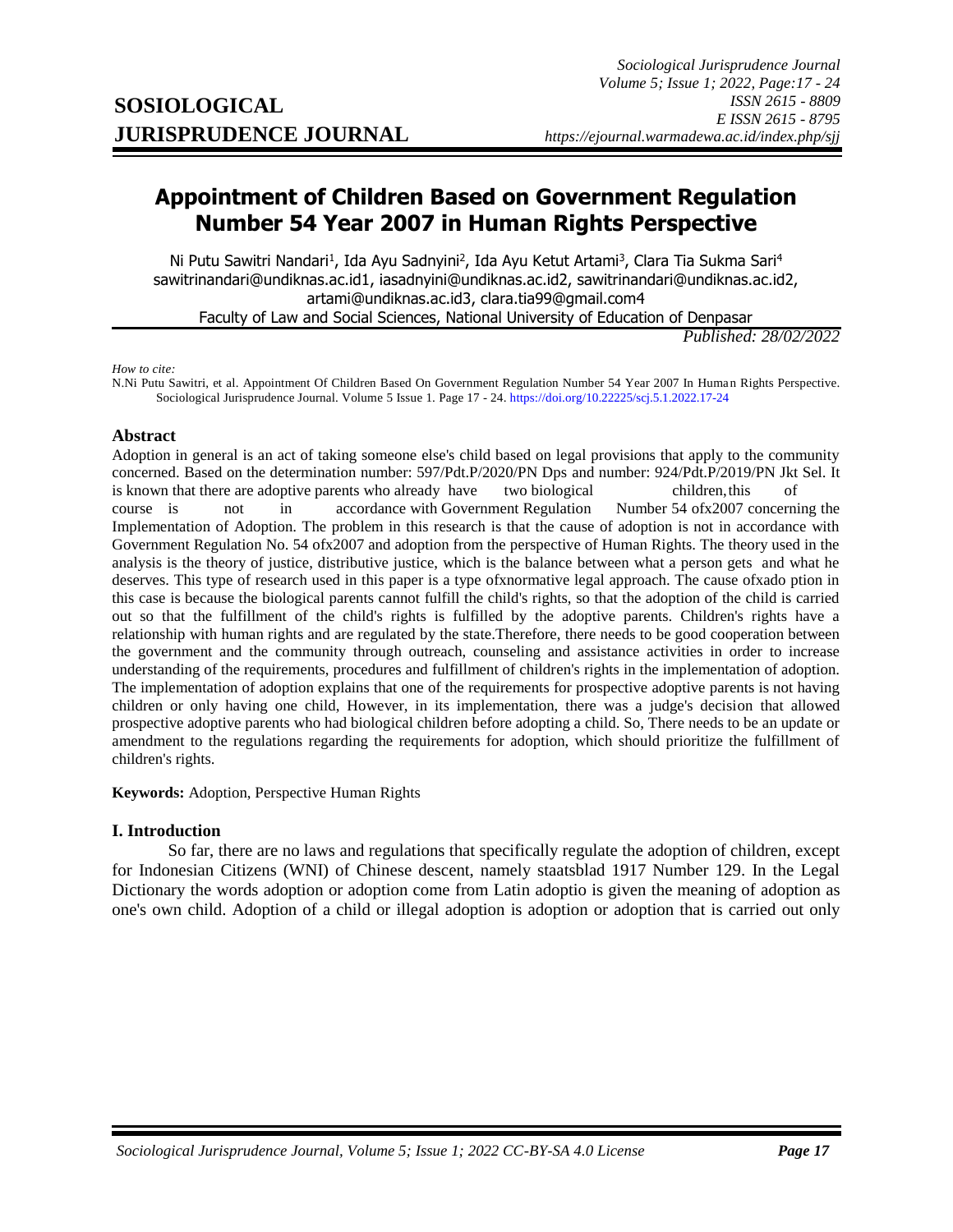based on an agreement between the adopting parents and the adopted child's biological parents. The definition of adoption in general is an act of taking someone else's child based on legal provisions that apply to the community concerned.Article 229 Nieuw Burgerlijk Wetboek (NBW), states [\(Djaja.S.](#page-5-0)  [Meliala, 2016, p.19\):](#page-5-0)

(1) By adopting a child, the adopted child has the position of being the legal child of the adoptive parent. (2) Adoption of a child breaks the family law relationship between the child in question and his blood family.

Based on Article 1 of the Government Regulation of the Republic of Indonesia Number 54 of 2007 concerning the Implementation of Adoption, it is explained that adoption is as follows:

*"A legal act that transfers a child from the sphere of authority of the parent, legal guardian, or other person responsible for the care, education and raising of the child into the family environment of the adoptive parents".*

Indonesia highly upholds the human rights of its citizens, so the State of Indonesia has mentioned in the Preamble to the 1945 Constitution, especially in the fourth paragraph which is outlined in articles, among others: Articles 27 to 31, Article 33 and Article 34 of the Law. 1945 foundation. Human rights are related to children's rights, so the adoption system in Indonesia must go through several mechanisms. The problem in this writing is that the cause of adoption is not in accordance with Government Regulation Number 54 of 2007 and adoption from a human rights perspective.

Even though the People's Consultative Assembly (MPR) has mandated that state administrators be more aggressive in eradicating corruption, corrupt practices have not subsided, instead they are increasingly rampant and greedy. The virus of corruption that attacks all levels of our society, must be prevented and eradicated, so that in the future it will not be infected again on Indonesia, which we love. The severity of the disease of corruption that afflicts our nation cannot be left alone, we must find a way out, no matter how hard and difficult the terrain is. At least this downturn still leaves a blessing, giving us the opportunity to reflect, think clearly about the corruption problem we are facing.

One way to develop the value of anti-corruption values is; honesty, discipline, and responsibility are with; 1) explore, study, and understand the potential for anti-corruption values contained in local wisdom and 2) actualize these anti-corruption values in people's lives. These two issues will be described in this paper.

## **II. Methods**

The type of research method that has been used is normative legal research, normative research is legal research which is carried out by examining library materials or mere secondary data. The data collection techniques used were documentation and interviews as supporting materials for this research. This study the authors used a qualitative data analysis technique. In this study, using qualitative juridical descriptive analysis, namely in the form of describing, describing, describing and explaining the problems raised, then analyzed with a theory that has been prepared, has been analyzed and given legal arguments, and conclusions are drawn.

#### **III.RESULT AND DISCUSSION**

A. The cause ofxadoption is not in accordance with Government Regulation Number 54 ofx2007

Adoption is a legal act of transferring a child from an environment (original) to the family environment of his adoptive parents [\(Rusli Pandika, 2001: p.105\).](#page-5-0) Adoption of children between Indonesian citizens includes adoption based on local customs and laws and regulations in Indonesia. Adoption of children based on statutory regulations includes direct adoption of children carried out by prospective adoptive parents of prospective adopted children who are directly in the care of parents and adoption of children through childcare institutions carried out by prospective adoptive parents against prospective adopted children who are in a childcare institution appointed by the Minister. Adoption of children based on statutory regulations can be carried out through a court order. Adoption is usually done because adoptive parents cannot have children, but now there are changes where adoption is prioritized in the best interests of the adopted child.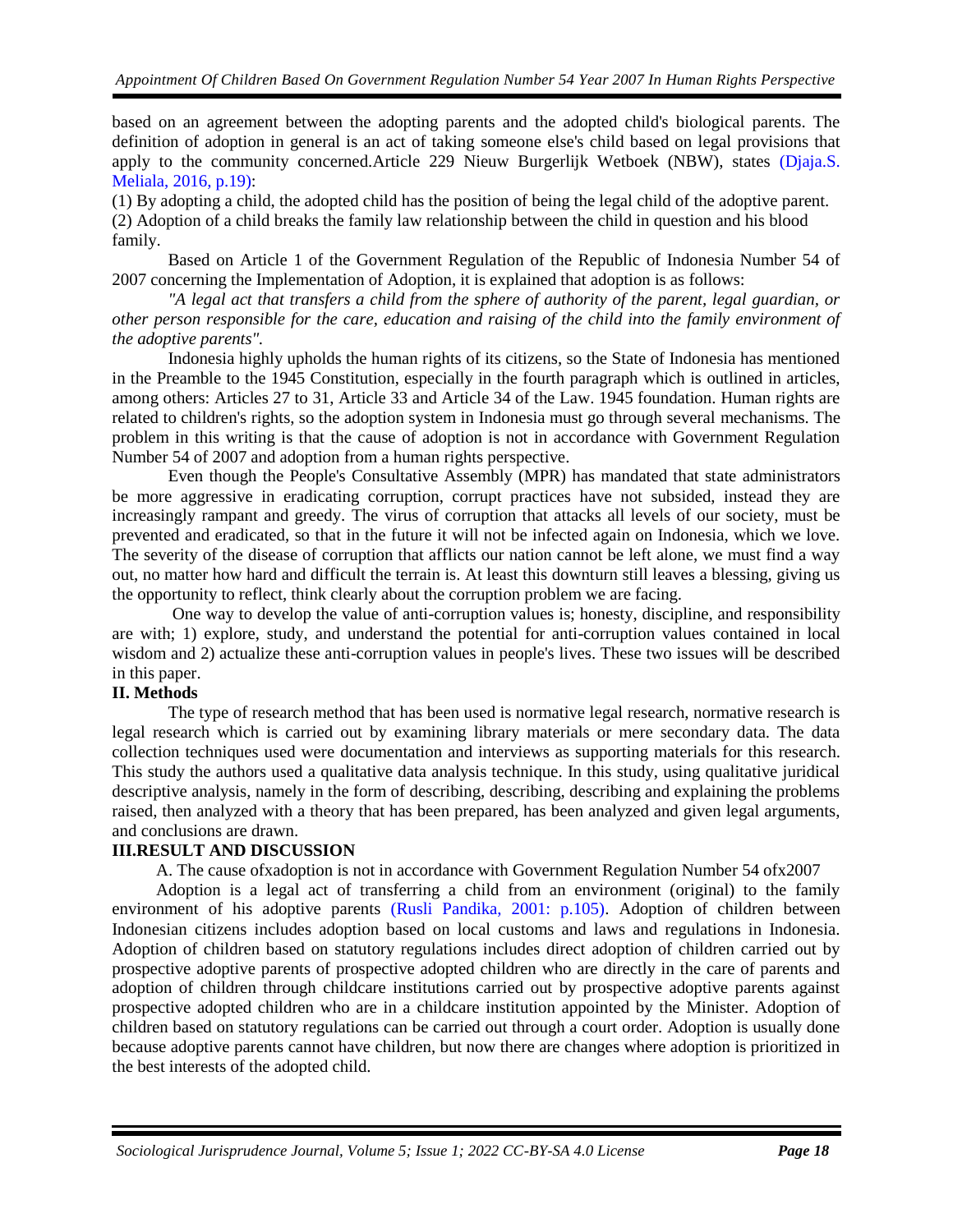The requirements for adopting adopted children are contained in Law Number 35 ofx2014 in conjunction with Law Number 23 ofx2002 concerning Child Protection, and more specifically regulated in Government Regulation Number 54 ofx2007 concerning Implementation of Adoption of Children. A person may adopt a child for the best interest ofxthe child in accordance with local customs and the prevailing laws and regulations. Article 13 of the Government Number 54 of 2007 concerning the Implementation of Adoption of Children states tha adoptive parents must also be of the same religion as the adopted child.

The factors of the cause of adoption are as follows:

1. The implementation of adoption based on Government Regulation Number 54 of 2007 is caused by the inadequate national economic conditions which greatly affect the economic condition of the family and have an impact on the level of welfare of Indonesian children. The reality that we encounter everyday in society is still a lot of children who live in unfavorable conditions, where there are many street children, neglected children, orphans and children with special needs with their various complex problems that require handling and guidance. and protection, both from the government and the community.

2. Causes of adoption according to Ida Ayu Sadnyini (Vol XII No 1.2012:p.78):

1) Adopt children because they do not have children (to carry on offspring)

Adopting a child because it does not have children so that the child has a position or position, the position in question carries two possibilities, namely as follows:

- a) As a child, namely as a family member whose aim is to continue the offspring, in this case as an heir (juridical)
- b) As a member of society in social life and based on customary procedures, adoption must be carried out in cash or light, which means that it is legal, in this case it is carried out in public, while cash means that the act has been completed at a predetermined time and cannot take it back.
- 2) Adopting a child as a bait Adopting a child as a guide for the birth of a biological child, such adoption often occurswithout the ratification of the pep Violence ceremony, let alone the legal stipulation.
- 3) Adoption of a child out of compassion Adopting a child out of compassion is adopting a child because the parent has passed away or not to support the child's life.
- 4) Adopting children outside of marriage To adopt a child born from an extramarital act is to raise a child born from an extramaritalact. In this study the adoption of the child was due to a factor that the adoption of the child was carried out out of compassion because the child's biological parents were unable to fulfill the rights of the child.

3. The cause of adoption based on the number assignment: 597 / Pdt.P / 2020 / Pn Dps. Legal considerations of the application that was registered on July 23, 2020, which basically brings up the following:

- 1) Considering, that the petitioner wishes to adopt a child who has been cared for by them, because the child's biological mother does not have the costs to care for, care for, and pay for the child's life and has voluntarily submitted her child to the applicant who has been reared in a statement of surrender. the child to be cared for and made adopted by the applicant.
- 2) Considering that the said petition of the applicant is linked by evidence, letters and statements of witnesses.
- 3) Considering that the judge examines and examines the evidence, letters and statements of witnesses presented in the trial, the court shall obtain the following facts:
	- A. That it is true that the applicant has married according to the excerpt of marriage certificate No. 1001 / K / 2003 dated 24 July 2003.
	- B. The applicant has been blessed with 2 (two) children.
	- C. Whereas it is true that the biological parents of the prospective adopted child do not have the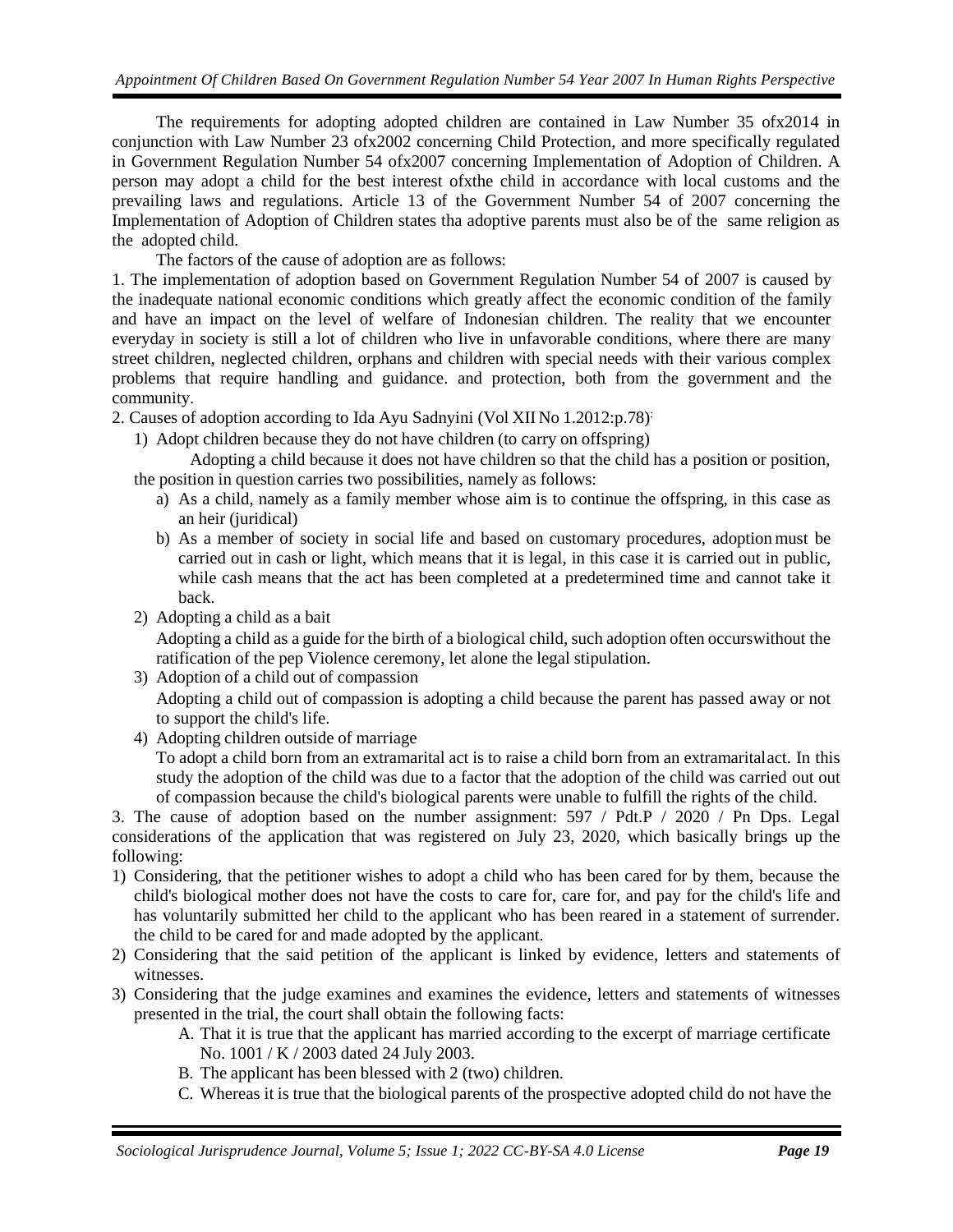money to care for, care for, finance the child's life, so the biological parents of the prospective adopted child voluntarily surrender their child to the applicants to be adopted as adopted children.

- D. That when handing over the child the applicant had carried out a Hindu adoption ceremony on December 6, 2016 and it was broadcast (announced) by Banjar Sumuh and no one objected.
- E. Whereas in the adoption of children, a recommendation for adoption of children among Indonesian citizens has also been issued, No 463.1 / 2772 / Permit B / DISPMPT.
- 4) Considering that the essence and purpose of adoption of this child is for the benefit of the child's legal status, future population administration and other interests in society.
- 5) Considering, whereas since childhood the child has been well cared for by the applicant as his own biological child.

Based on the results of interviews from the applicant's lawyer as supporting material for this writing, Mrs. Desi Purnani, S.H., M.H. said that "The adoption of this child can be accepted by the court because of good faith. Before submitting the application, the child has been treated since the womb, such as fees for a gynecologist and after the child is born there is already appointed and a traditional ceremony is made. Juridically too, that there is already a recommendation letter from the social service for the adoption of the child." (Interview with Mrs. Desi Purnani, as the lawyer for the adoption of children on February 1, 2021).

Based on the determination number: 597 / Pdt.P / 2020 / Pn Dps, the adopted child candidate has become the adopted child of the prospective adoptive parents on October 7, 2020 determined by the court, Article 1 Paragraph 9 of Law No. 35 of 2014 concerning Amendments to Law Number 23 of 2002 concerning Child Protection, namely: "Adopted child is a child whose rights are transferred from the sphere of authority of the family of the parents, legal guardian, or other person who is responsible for the care, education and raising of the child into the family of the adoptive parents based on a court decision or decision."

At Staatblaad 1917 No. 129, the legal consequence of adoption is that the child legally acquires the name of the adoptive father, becomes the child born from the marriage of the adoptive parents and becomes the heir of the adoptive parents. That is, as a result of the appointment, all civil relations are cut off, which originates from the offspring due to birth, namely between the biological parents and the child. Therefore, children who are legally adopted through a court decision have the same position as biological children. So that the person concerned has the right to inherit the inheritance of his parents.

4. The cause of adoption is based on the stipulation number: 924 / Pdt.P / 2019 / PN Jkt.Sel Legal consideration of the application that was registered on September 9, 2019, which basically raised the things that Mr. Ruben Onsu wanted to appoint Alfonsius Toribio Tengkudi Alias Bentrand Peto as his adopted son was due to the factors of compassion and affection as his biological child should be, but in determining the number: 924 / Pdt.P / 2019 / PN Jkt.Sel [\(http://sipp.pn-jakartaselatan.go.id d](http://sipp.pn-jakartaselatan.go.id/)ated11 May 2021):

1. accept and grant the Petitioner's Application in its entirety;

2. To stipulate legally Pemphpn as guardian of Alfonsius Toribio Tengkudi's son, Alias Betrand Peto;

3. To revoke the custody of the parents and family of Alfonsius Toribio Tengkudi Alias Bentrand Peto and submit it to the Petitioner;

4. Requiring the Petitioner to register the registration of the appointment of the Guardian at the Office of Population and Civil Registration of the City Administration of South Jakarta;

5. Instructing the Petitioner to report to the Social Service of the City of South Jakarta Administration regarding the appointment of a Guardian;

6. To charge an application fee of Rp. 276,000.00 (two hundred seventy-six thousand rupiah)

At the stipulation number:  $924$  / Pdt.P / 2019 / PN Jkt.Sel, the judge accepted all the petitioners' requests but provided that at the age of 17 Alfonsius Toribio Tengkudi Alias Bentrand Peto could choose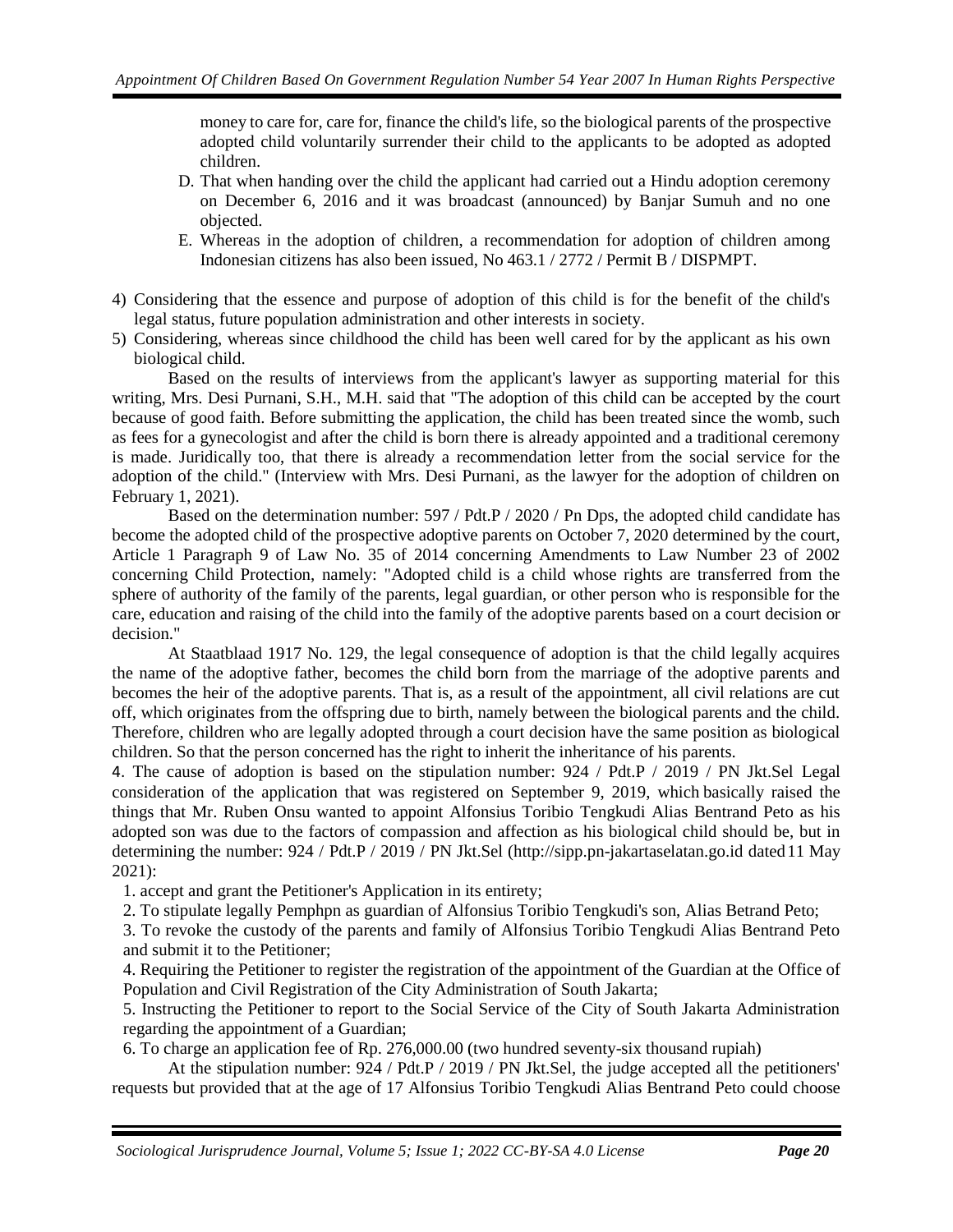to return to his biological parents or remain in your care. Ruben Onsu, because on 15 October 2019 the court determined that Mr. Ruben Onsu received custody of Alfonsius Toribio Tengkudi Alias Bentrand. At the age of 17, Alfonsius Toribio Tengkudi Alias Bentrand Peto could be directly involved in the next trial in the adoption trial to make Mr. Ruben Onsu's adopted son.

Determination number: 924 / Pdt.P / 2019 / PN Jkt.Sel, it can be seen that Alfonsius Toribio Tengkudi Alias Bentrand Peto became the foster child of Mr. Ruben Onsu. Article 1 Paragraph 10 of Law No. 35 of 2014 concerning Amendments to Law No. 23 of 2002 concerning Child Protection, namely: "Foster children are children who are cared for by a person or institution to be given guidance, care, care, education and health because the parent or one of the parents is unable to guarantee the child's normal growth and development".

The status of the foster child remains the legal child of their parents. It is the only responsibility of the foster parents to ensure that the foster children receive proper care in accordance with their rights.

The determination of 597 / Pdt.P / 2020 / Pn Dps and 924 / Pdt.P / 2019 / PN Jkt.Sel is known to have two biological children, this is of course not in accordance with the requirements for doption ofxchildren contained in Government Regulation Number 54 ofx2007 concerning the Implem entation of Adoption of children.

Government Regulation Number 54 of 2007 concerning the Implementation ofxAdopti on explains that one of the requirements for prospective adoptive parents is not having children or only having one child, meanwhile the stipulation number: 597 /Pdt.P/2020/Pn Dps is not appropriate. However, in its implementation, there was a judge's decision that allowed prospective adoptive parents to have biological children before adopting a child, so the judge still considered this because the judge saw the good faith of the prospective adoptive parents who had cared for the prospective adopted child since childhood and was able to fulfill the rights. -the rights of the child which is owned by each child, including the prospective adopted child properly, as appropriate, such as treating biological children and being responsible for the prospective adopted child with other considerations in the form of documentary evidence and witness statements.

As for the responsibility, which is the same as the right to health, the right to identity, the right to play and without any discrimination between the biological child and the adopted child candidate, the judge can accept all applications for adoption even though it is not in accordance with Government Regulation Number. 54 of 2007.

In the theory of legal certainty according to Bachsan Mustafa, legal certainty has 3 (three) meanings as follows [\(Bachsan Mustafa, 2001; p.53\)](#page-5-0) :

1. Certainly regarding the legal regulations governing certain abstract government matters.

2. Certainly regarding the legal position of the subject and its legal object in the implementation of the regulations of State Administrative Law.

3. Prevent the possibility of arbitrary actions (eigenrichting) from any party, also not from the government.

With legal certainty such as adoption of children, will the rights of adopted children be more secure in the future as explained in the theory above. ) from any party, not from the government. Adoption of a child obtaining a court order is very necessary to provide legal certainty for adopted children as well as in efforts to prevent abuse against adopted children.

#### **B. Adoption from a human rights perspective**

Adoption of children in a human rights perspective is the best way to overcome underprivileged people because children are an asset of the nation as the next generation and a potential human resource for short-term and long-term national development. For this reason, it is necessary to developand provide opportunities for the nation's children who do not have parents or parents do not have the cost of living, in education they do not get the right to education as they should at learning age.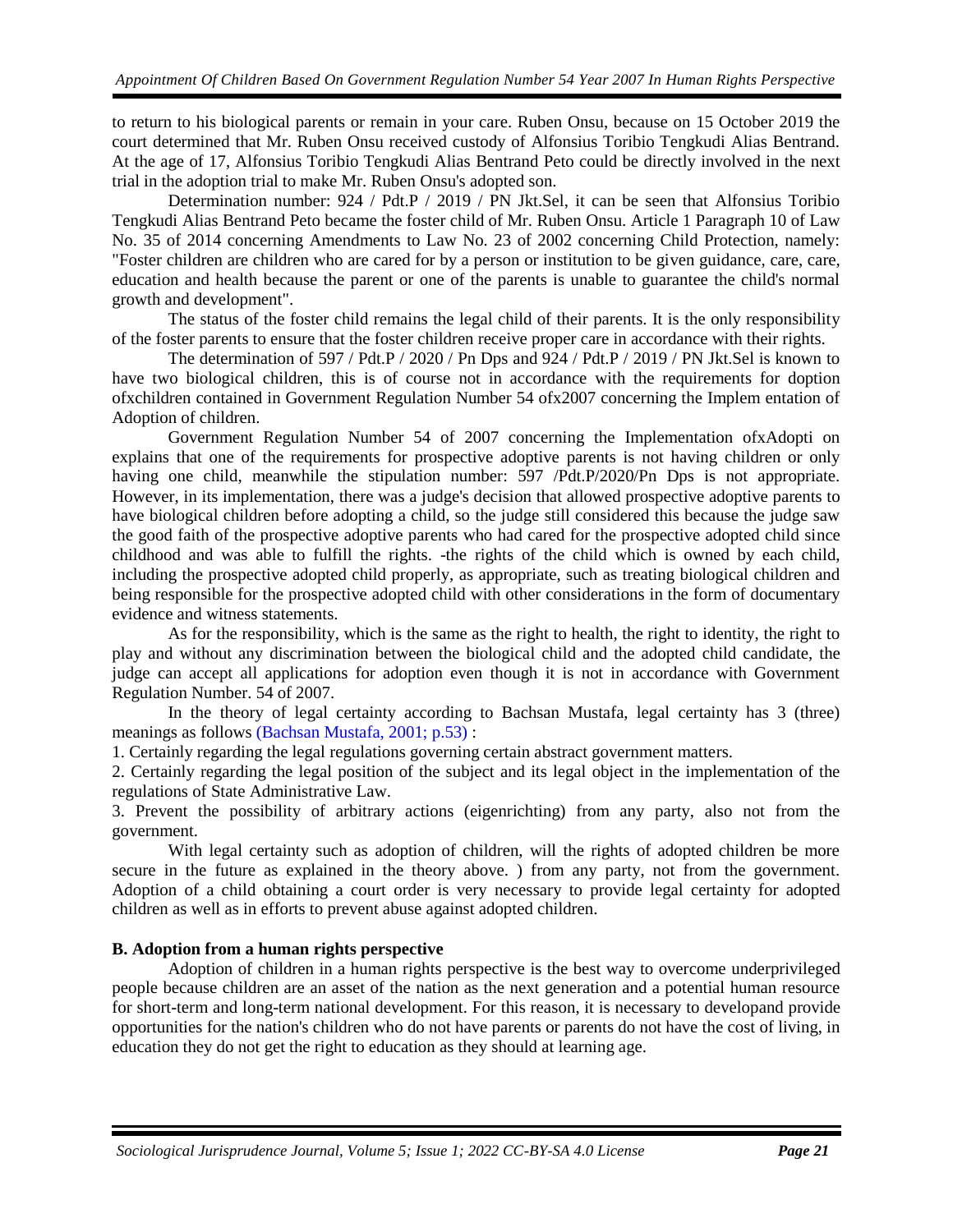Basically, these 4 principles are non discrimination, prioritizing the best interests ofxthe child, the right to life or survival and development ofxchildren and respect for children's opinions. This condition is very important in fulfilling the adopted children's rights to be fulfilled as they should.

Adoption is increasingly being viewed from the point of view of the best interests of the child as a means to improve the welfare of the child, to improve the life and future of the child to be adopted. This legal action is carried out to provide legal rights and position for children as explained by Aristotle (Greek philosopher) in his theory, namely distributive justice, which is the balance between what a person gets and what he deserves [\(Munir Fuady, 2016; p.91\).](#page-5-0) The problem that often occurs in children, namely children from underprivileged families that causes a decrease in the level of children's welfare. Children's rights are inherent in every child without any discrimination because every child throughout Indonesia has the same rights, even children's rights are part of human rights. Based on Aristotle's theory of justice, a child does not get his rights from his biological parents, so the adoption of the child causes the child to get justice in accordance with children's rights such as:

- <span id="page-5-0"></span>1. The right to play
- 2. The right to education
- 3. The right to protection
- 4. Right to get a name (identity)
- 5. The right to obtain national status
- 6. The right to food
- 7. The right to get access to health
- 8. Right to recreation
- 9. Right to equality
- 10.The right to have a role in development

This is in accordance with the rights of children in article 52 to article 56 of Law Number 39 Year 1999.The cause of adoption is that the national economic condition is not very supportive, which greatly affects the economic condition of the family and has an impact on the level of welfare of Indonesian children as described in Government Regulation Number 54 of 2007.The aim is to ensure the existence of children's rights to live peacefully in theory. not only realizes certainty but also guarantees about anticipatory welfare. With the context of adoption, the child does not get justice from his biological parents because the child's rights are not fulfilled, one of which is the right to education, if the fulfillment of children's rights cannot be fulfilled by the biological parents is a condition that is not in accordance with justice, then with the adoption of the child, this makes the child fulfilled the fulfillment of his rights given by the adoptive parents of the child. When this can be fulfilled, it can be said to be fair and prosperous. In connection with the fulfillment of children's rights, various laws and regulations supporting the Law of the Republic of Indonesia Number 39 of 1999 concerning Human Rights have been made (specifically in articles 52 to 66 which regulate children's rights).

Article 52 of the Law of the Republic of Indonesia Number 39 of 1999 states in paragraph:

- 1) Every child has the right to protection by parents, family, society and the State.
- 2) Children's rights are human rights and for the sake of their interests, children's rights are recognized and protected by law even from the time they are in the womb.

Article 53 Law of the Republic of Indonesia Number 39 of 1999 in paragraph:

- 3) Every child from the womb has the right to live, sustain life and improve their life.
- 4) Since birth, every child has the right to a name and citizenship status.

Children can be said to get justice if children's rights have been fulfilled as stipulated in law 35of 2014 concerning child protection. The human rights perspective on children, as stated in Article 5 paragraph 3 of Law 39 of 1999 concerning human rights, stipulates that everyone, including vulnerable groups of people, has the right to receive more favorable treatment and protection. The impact when the fulfillment of children's rights is not optimal will also have an impact on the fulfillment of human rights. Every person has various kinds of human rights as regulated in Law Number 39 Year 1999 concerning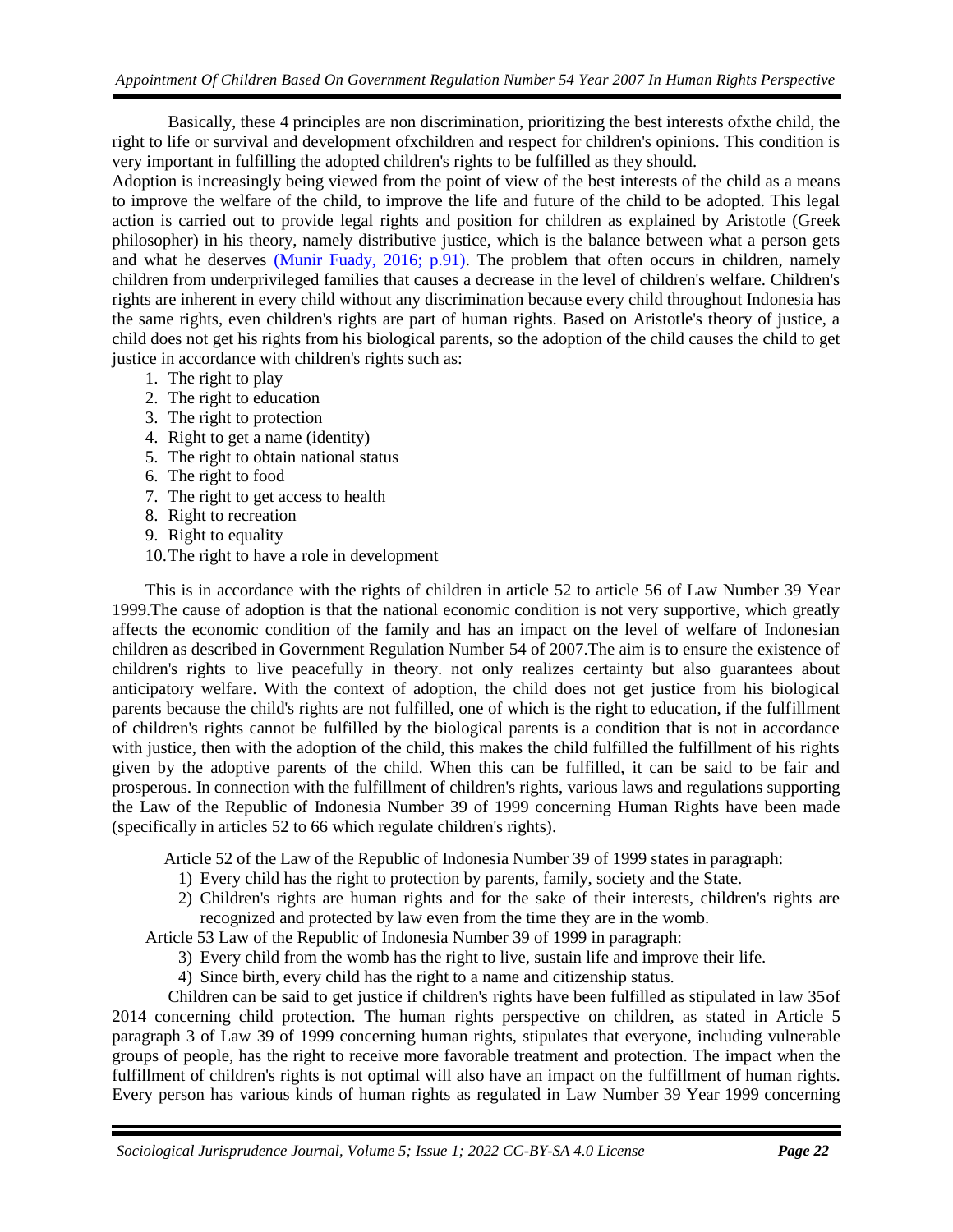Human Rights. Various regulations have been issued starting fromthe Convention to the Human Rights Law. Thus, all countries in the world are morally required to respect, uphold and protect children's rights on the basis of human rights.

# **IV. Closing**

### **Conslusion**

Based on the results of research and discussion, the following conclusions can be drawn:

1. Causes of Child Adoption Not In Accordance with Government Regulation Number. 54 of 2007

Adoption is a legal act of transferring a child from an environment (original) to the family environment of his adoptive parents. The implementation of adoption based on Government Regulation Number 54 of 2007 is due to the inadequate national economic conditions which greatly affect the economic condition of the family and have an impact on the level of welfare of Indonesian children, not only that adoption is also caused by several factors, namely:

- 1) The implementation of adoption based on Government Regulation Number 54 of 2007 is caused by the unsupportive national economic conditions which greatly affect the economic condition of the family and have an impact on the level of welfare of Indonesian children.
- 2) Adoption of children because they do not have children, adopting children as fishing rods, adopting children because of compassion, adopting children outside of marriage.

The implementation of adoption explains that one of the requirements for prospective adoptive parents is not having children or only having one child, meanwhile in stipulation number: 597 / Pdt.P/ 2020 / Pn Dps and Penetapan 924 / Pdt.P / 2019 / PN Jkt.Sel not suitable. However, in its implementation, there was a judge's decision that allowed prospective adoptive parents who had biological children before adopting a child, so the judge still considered this because the judge saw the good faith of the prospective adoptive parents who had taken care of the prospective adopted child to fulfill the child's rights. Which is owned by every child, including the prospective adopted child properly, as appropriate, such as treating the biological child and being responsible for the prospective adopted child with other considerations in the form of documentary evidence and testimony of witnesses.

2. Adoption of children from a human rights perspective

Children are national assets for future generations and children have the ability to develop their potential. Adoption of children in a human rights perspective is the best way to overcome disadvantaged communities for short and long term national development. Adoption of children is used as a means to improve the welfare of the child itself which can be useful in the child's life and future. This legal action is carried out in order to achieve the best interests of the child. In addition to achieving the best interests of the child, this act is carried out to provide rights and legal position for children such as distributive justice, which is the balance between what a person gets and what he deserves. The problem that often arises in children, namely children from underprivileged families which causes a decrease in the level of children's welfare. Children's rights are inherent in every child without any discrimination because every child throughout Indonesia has the same rights, even children's rights are part of human rights. **Suggestions**

- 1. There needs to be an update or amendment to the regulations regarding the requirements for adoption, which should prioritize the fulfillment of children's rights.
- 2. There is a need for good cooperation between the government and the community through outreach, counseling and assistance activities in order to increase understanding of the requirements, procedures and fulfillment of children's rights in the implementation of adoption.

#### **References**

Fuady, M. (2010). *Dynamics of Legal Theory, Ghalia Indonesia, Bogor Meliala,Djaja.S., 2016, Adoption of a Child (Adoption)*. Nuansa Aulia, Bandung.